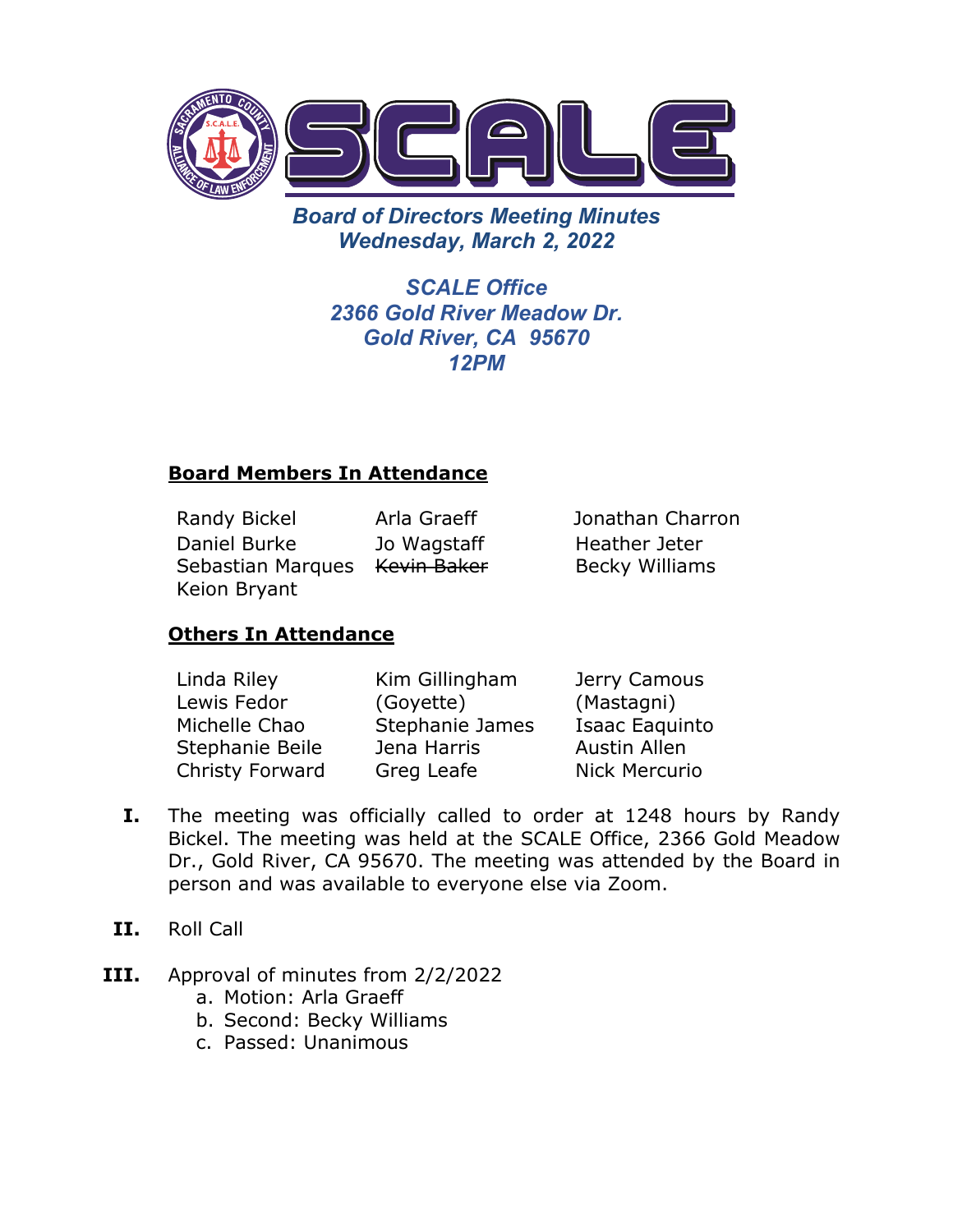# **IV. Treasurer's Report**

### **Accounts (2/28/2022)**

| <b>Total</b>            | 399,660.19 |
|-------------------------|------------|
|                         | 2,255.02   |
|                         | 1,931.53   |
|                         | 201,394.63 |
|                         | 14,801.22  |
| Legal Defense Fund 3903 |            |
|                         | 89,764.44  |
|                         |            |

### **Fidelity (2/28/2022) 265,723.36**

# **Total Cash and Investments 665,383.55**

Motion: Becky Williams Second: Jonathan Charron Passed: Unanimous

Note: The Treasurer's Report was approved during the General Membership Meeting.

#### **V. Old Business**

- A. Sacramento County COVID-19 Updates
	- a. This was discussed in the GMM.

b. There should have been a balance added and available in member accounts. All members should check to ensure that is present.

#### B. SCALE App

- a. Keion will reach out to Jeremy Pollard for information regarding the application. We will also check in with the LRIS seminar planners where we originally got the information about the application from.
- C. DCSS Teleworking
	- a. Kim will reach out for the details on the policy. The questions about who can telework, how someone can be told that they cannot and why will be discussed.
	- b. This has been rolled out to some of the teams with 3 days in office and 2 at home.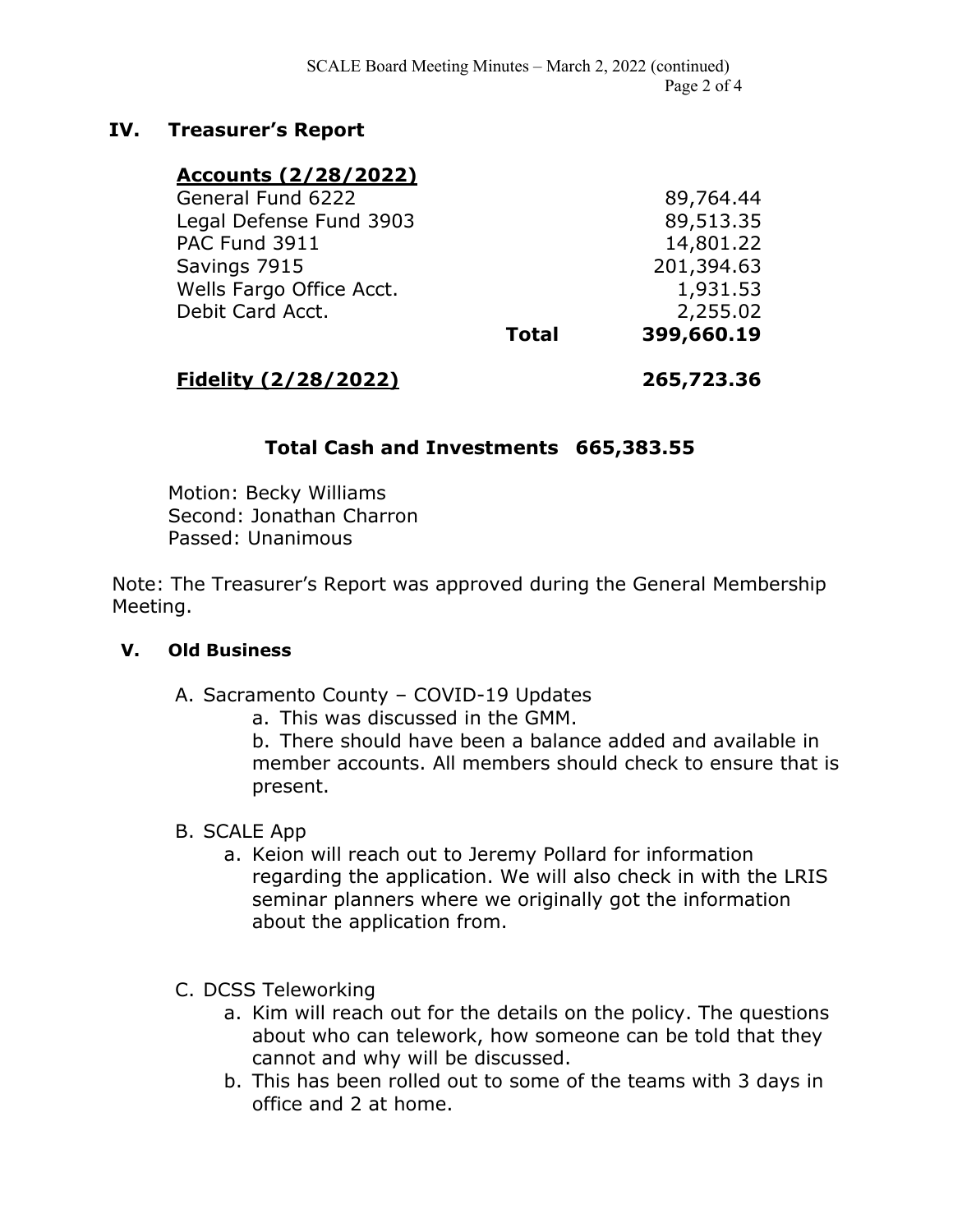- D. American Rescue Plan Act (ARPA Funds)
	- a. This item was discussed in the GMM.
	- b. This is going back to the Board on the 8th. If approved, the 40 hours/1500 will be awarded. There is talk about a second installment of the same amount if a second award is given to the County of 150 million. A reduced award will be given if that amount is less than 150 million.
	- c. Those that are to be awarded the money will have the option to take the money or opt into the time bank.
- E. 2022 Negotiations and Preparations
	- **a.** This item was discussed in the GMM.
	- b. Matt Connely will be the Chief Negotiator for the County for the 031 group. Adrian Johnson will be the Chief Negotiator for the County for the 002/004 group.
	- c. Negotiations will begin on March  $21^{st}$ .
- F. 2022 Mary Zenor Scholarship
	- a. This item was discussed in the GMM.
	- b. We have selected the committee and will be meeting about possible changes to the format and details of the scholarship. These ideas will be presented at the next Board meeting in April.
- G. Mastagni LDF Benefit Plan 6
	- a. This is an all or nothing Benefit for those sworn members. This is the same benefit type that PORAC offers but is through Mastagni and would cost \$4 per member per month.
	- b. We will get some more details and have further discussion to decide if we put this benefit before the membership.
- H. Central Valley Retiree Medical Trust
	- a. This is different kind of benefit than HAS and we will likely put this on as a place holder to have a discussion with the County about this benefit.
	- b. Kim will reach out the group and get someone to talk about the details with the Board and membership.

# **VI. New Business**

- A. Guest Speakers: California Casualty Insurance
	- a. This was discussed during the General Membership Meeting.